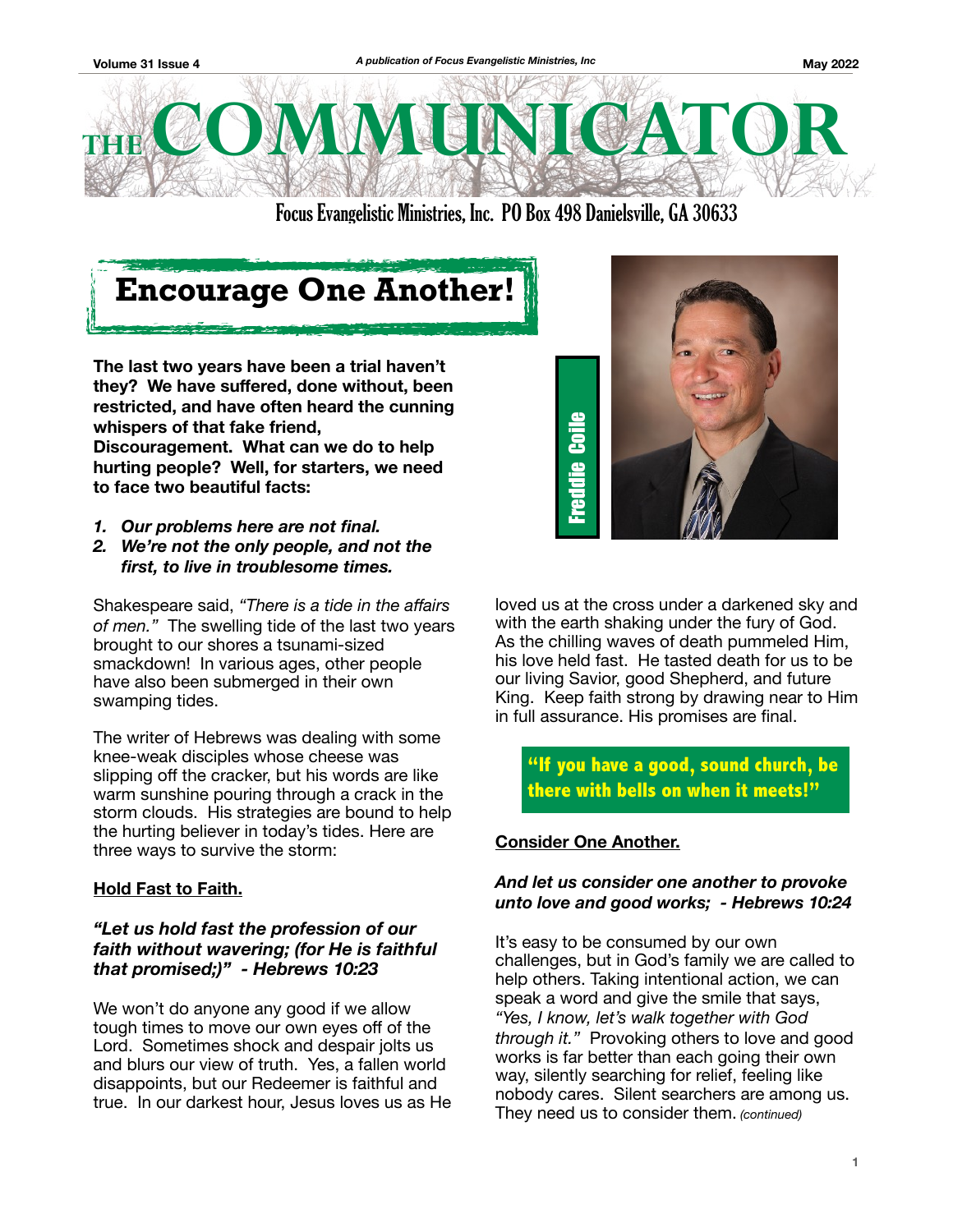#### **Don't Forsake the Assembling.**

*"Not forsaking the assembling of ourselves together, as the manner of some is; but exhorting one another: and so much the more, as ye see the day approaching." - Hebrews 10:25* 

The enemy divides and conquers. Loneliness and isolation might throw a pity party that promises fun, but that's the wrong party for a believer in Jesus.

We are not alone, praise God!

If you have a good, sound church, be there with bells on when it meets. Those folks are family. Skipping out on church for no good reason might be the easiest thing to do, but it is the way of selfishness. What if everyone skipped?

Internet church is no substitute for the real thing. It might be educational (if the teacher is sound), but you can't look through that screen into the eyes of a hurting person and bring something to them that helps their soul, or share the gospel to a brand new friend who was a visitor. Go to church and meet some needs! Encourage somebody. Love people! Internet church can be handy, but there is no substitute for personal connection.

**Grace Farm Summer Camps Are Coming Soon! Please register** *your young ones and teens for a life-changing experience! Online registration and payment is easy at: [www.GraceFarmOnline.com](http://www.GraceFarmOnline.com)* Se folks are Lord!

| <b>Event</b>                               | <u>Ages</u> | <b>Dates</b>      | Cost               |
|--------------------------------------------|-------------|-------------------|--------------------|
| <b>Georgia Missions Project</b><br>Support | All ages    | <b>June 5-11</b>  | \$185 / Missionary |
| <b>Junior Camp</b>                         | $8-12$      | June 14-17        | \$96               |
| <b>Camp Grace</b>                          | $12 - 18$   | <b>June 20-24</b> | \$146              |
| <b>Wild Camp</b>                           | $12 - 18$   | <b>July 25-28</b> | \$96               |

# [Grace Farm Youth Camps](https://www.gracefarmonline.com)

"Growing Leaders to Advance the Gospel."

*Need some Bible teaching throughout the week? Just hold your cell phone camera over these and click on the link that forms. We update every week!*







**Focus On the Bible Podcast**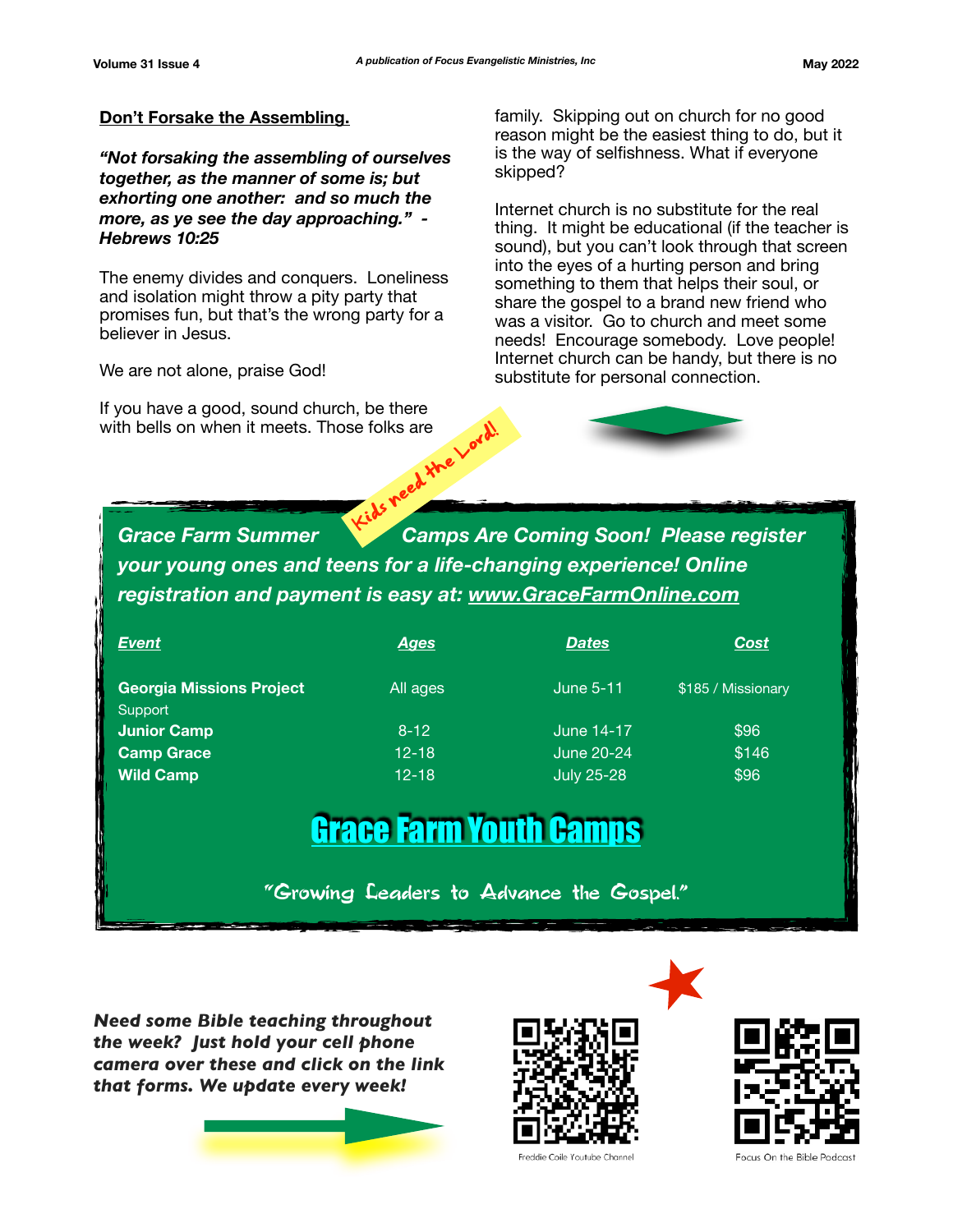## *Pastors and Elders Need Encouragement Too!*

*It is often thought that pastors and elders are Superman types* who show up for church, perform their work (they only work on Sunday and a half day on Wednesday) and then go to blissful homes where they experience high fellowship with God, untouched by the problems that plague other folks.

It's not true. Pastors eat problems for breakfast. They get sick. And sometimes they struggle.

These leaders of churches also lead families that are needy. They have financial needs, and worry about who is influencing their kids. Preachers' car batteries die, homes need painting, and need dental care. You might think they just leisurely show up on Sunday, but your pastor is a shepherd whether he is awake or asleep, every day of the week. His kids need rides to ball practice.

Your pastor probably thinks about quitting.

*An October study from the Barna Group, which studies faith in the U.S., revealed that 38% of pastors were seriously considering leaving full-time ministry, up from 29% in January 2021. Among those under age 45, nearly half were considering quitting, according to The Journal. The trend was already taking hold, but the pandemic multiplied pastoral problems and also added a whole new set of pressures. They don't teach "Pandemics 101" class in Bible school either. Your pastor was faced with figuring it out. Have you thanked him for trying?* 

Do you show your spiritual leaders that you appreciate their work in the Word? *(Gal. 6:6)* Do you thank them for feeding your family on Sunday, or do you sneak out the side door and head for lunch?

The Bible says: *"Let the elders that rule well be counted worthy of double honour, especially they who labour in the word and doctrine. For the scripture saith, thou shalt not muzzle the ox that treadeth out the corn. And, The labourer is worthy of his reward. - I Timothy 5:17-18*

## **Donating to our Ministry is Easy!**

*Thank you for your support of Focus Evangelistic Ministries! We operate by faith and are grateful for our support family. There are several ways to donate:* 

- 1. **Online Giving** is available at **<[www.FreddieCoile.org>](http://www.freddiecoile.org)** Just click on the *Donate* button and gifts may be sent through Paypal or major credit card.
- 2. There are several companies that offer **bank draft services** for donors to non-profits like ours. Some of them are: *Myriad Systems: (866)851-4729, ipaySolutions (866)851-4729 ext. 705520 Online Bill Payment Processing Center: (877)246-7923*
- 3. **Checks** may be sent to our office at: **2694 Hwy. 174 Danielsville, GA 30633.**

Every gift to our ministries is gratefully received, deeply appreciated, and stewarded with eternity in mind. Tax receipts are mailed annually. Thank you for your support.